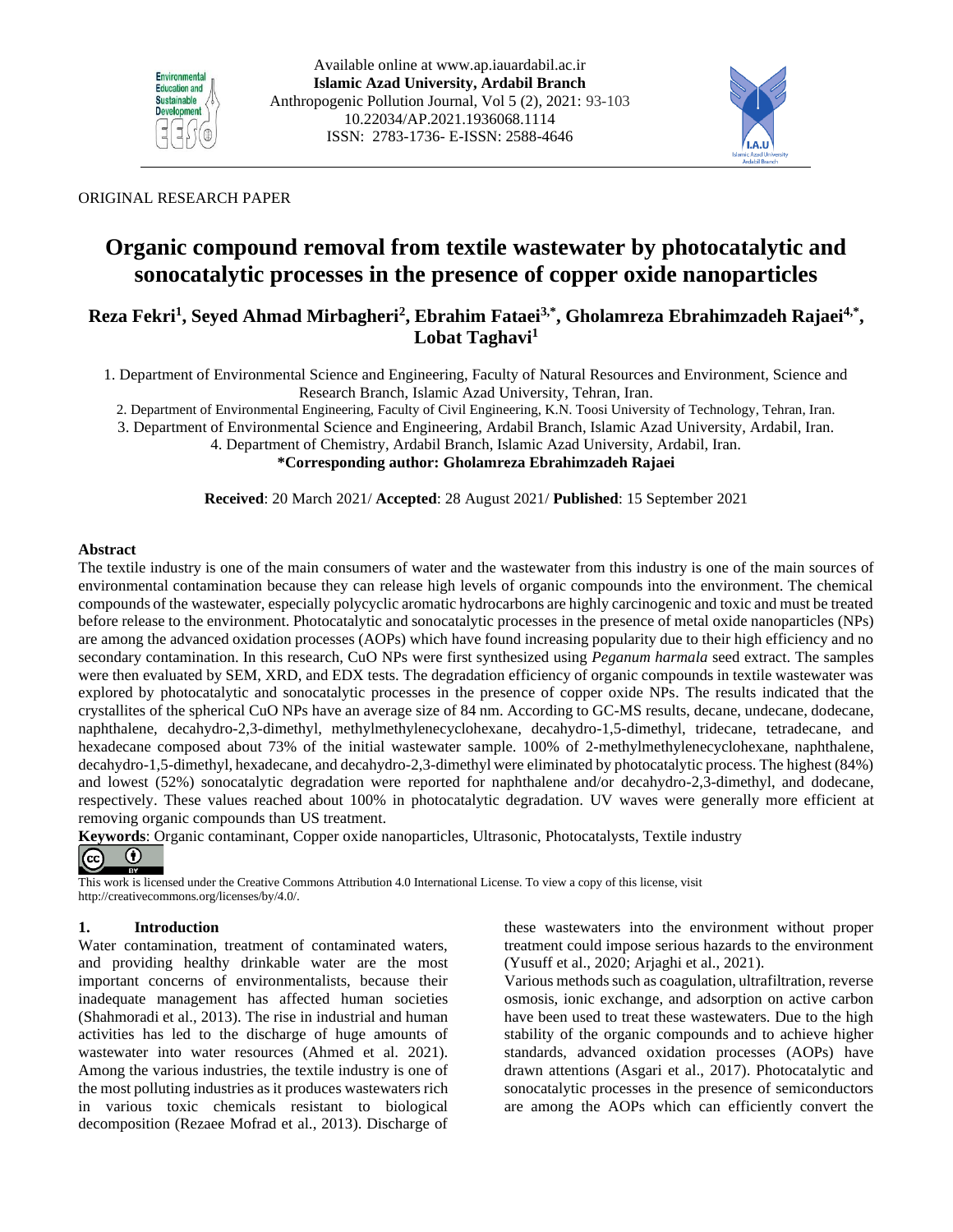organic pollutants of the aqueous media into inorganic compounds (Salavati et al., 2012).

As one of the methods of AOPs, photocatalysis decomposes the dissolved organic compounds under UV irradiation and the presence of metallic oxides (Asgari et al., 2017, Yusuff et al., 2020). This technique has found increasing popularity due to its excellent features such as nontoxicity, saving energy, ability to eliminate the contaminants from various media, degradation of diverse types of organic pollutants, and minimum production of secondary pollutants (Akerdi and Bahrami, 2019; Rezaei-Aghdam et al., 2021). Photocatalytic degradation could decompose toxic organic pollutants and convert them into completely inorganic compounds (Hasanpour and Hatami, 2020). As a result of electron excitation by high-energy photons (higher than the bandgap) in a semiconductor, electron-hole pair will be formed followed by oxidative degradation of the organic compounds. Hydroxyl radicals are the main oxidizing factor and convert these compounds into  $CO<sub>2</sub>$  and  $H<sub>2</sub>O$  and other simple inorganic ions (Al-Zahrani et al., 2020; Salavati et al., 2012).

Sonocatalysis is one of the most promising AOPs which combines ultrasonic (US) treatment with catalysis (El Hakim et al., 2021). A combination of the removal method with catalyst activities plays a decisive role in the degradation mechanism and efficiency (Fatimah et al., 2020). In this method, US waves generate hot spots inside the solution which will promote the generation of free radicals and degradation of organic pollutants (Daneshvar et al., 2019).

Semiconductors such as copper oxide have attracted a considerable deal of attention due to their physical and chemical properties. These metal oxide nanoparticles have a monoclinic structure with a band gap energy of 1.2 eV. CuO NPs have been widely employed in gas sensors, batteries, solar cells, semiconductors, and catalysts (Manasa et al., 2021). Various methods have been developed for the synthesis of NPs among which sol-gel chemical precipitation, hydrothermal, solvothermal, and microwave routes can be mentioned (Luque et al., 2020). Recently, green methods have been developed for the synthesis of metal oxide NPs using herbal extracts (Lam et al., 2021). Plants include phytochemical compounds such as phenols,

flavonoids, aldehydes, and ketones whose reductive ability can convert metallic salts into metal oxide nanoparticles (Shashanka et al., 2021). Compared to other methods of synthesis, green synthesis (biosynthesis) is distinguished due to its advantages such as cost-effectiveness, accessibility, and independence from toxic reagents (Jamdagni et al., 2018; Ebrahimzadeh et al., 2012).

In this study, CuO NPs were first synthesized using *Peganum harmala* seeds extract. The synthesized NPs were then characterized by scanning electron microscopy (SEM), x-ray powder diffraction (XRD), and energy-dispersive xray (EDX) spectroscopy analyses to confirm the formation of CuO NPs. Sampling was conducted at the peak operation hours from the effluent of Sabalan Textile factory in Ardabil province. Using a gas chromatography–mass spectrometer (GC-MS), the compounds present in the effluent were identified. Finally, the efficiency of photocatalysis and sonocatalysis processes in the presence of CuO nanoparticles to remove existing organic compounds was investigated.

#### **Materials and methods**

#### **1.1.** *Peganum harmala* **extraction and synthesis of CuO NPs**

*Peganum harmala* was collected from the Moghan region in Ardabil province. Then, 10 g dried seeds were mixed with 100 ml double distilled water and stirred for 30 min at 80 ℃ (RH Digital KT/C, IKA Co., Germany, 100 rpm) until reaching a brownish extract. The cooled extract was filtered (Whatman No.40, England) and stored at 4 ℃.

For the synthesis of CuO NPs, 1.7 g copper chloride dihydrate (CuCl<sub>2</sub>.2H<sub>2</sub>O, Riedel-de Haën Co., Germany) was dissolved in 100 mL distilled water and stirred for 5 min. The blue solution was mixed with 10 mL *Peganum harmala* extract and stirred for 6 h at 70 ℃ until its color changed from pale blue to dark green. To separate the solid component from the liquid phase, the sample was centrifuged (EBA 20, Hettich Co., Germany) for 30 min at 5000 rpm. The precipitants were dried at 80 ℃ in an oven (UFE 500, Memmert Co, Germany) for 12 h followed by calcination (F47, Shimi Fan Co., Iran) at 400 ℃ for 2 h until reaching black copper oxide nanoparticles (Fig. 1).



Fig. 1: Schematic overview of the synthesis of CuO NPs using *Peganum harmala* extract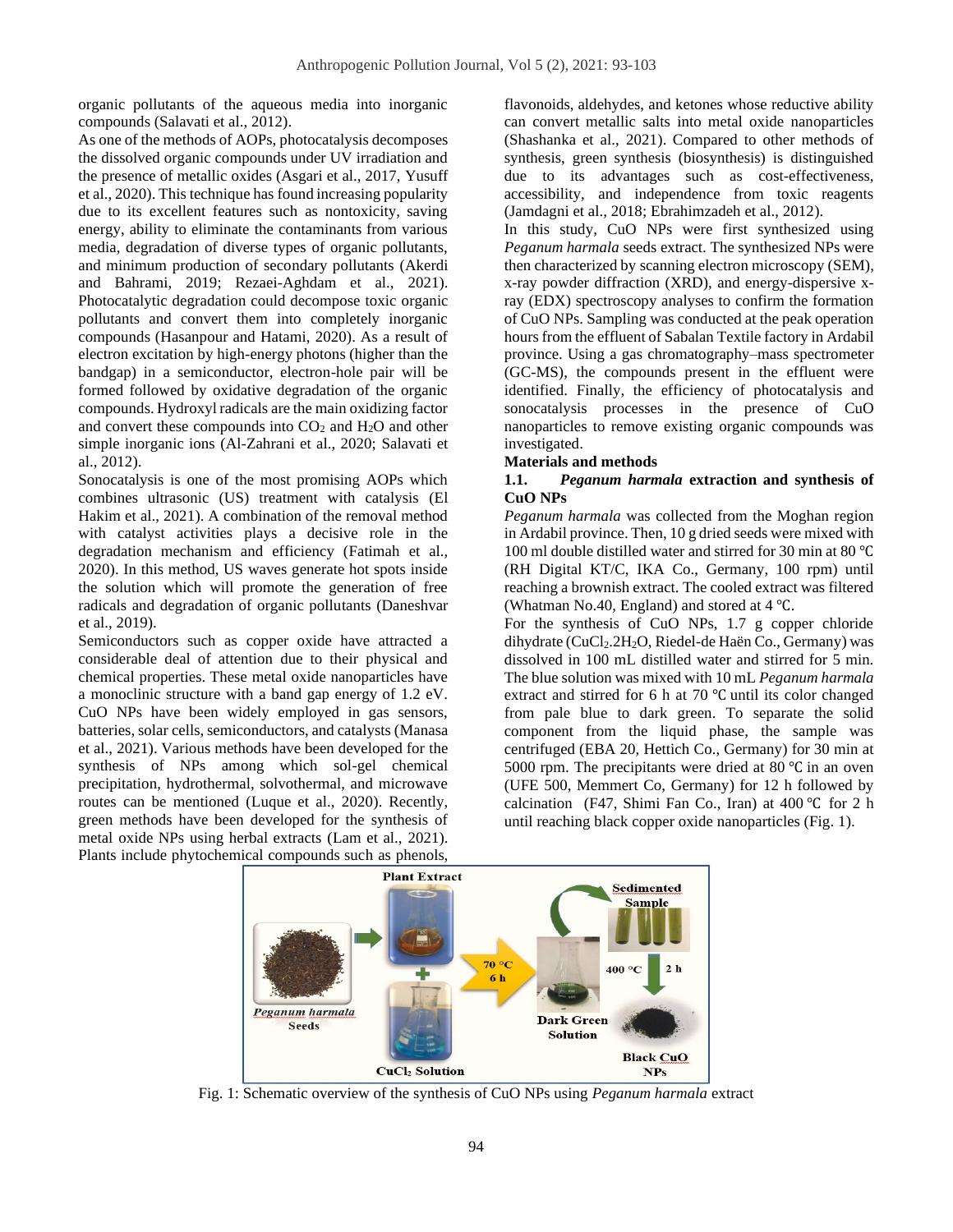#### **1.2. Characterization of synthesized CuO NPs**

The surface morphology of the samples was explored by scanning electron microscopy (MIRA3, TESCAN Co., Czech Republic). X-ray diffraction (XRD) analysis (PW1730, Philips Co., [Netherlands\)](https://www.google.com/search?rlz=1C1GCEU_enIR865IR865&biw=1920&bih=969&sxsrf=ALeKk03cQdAFOCOXowHay7t5O-k4B2VC7g:1600608479449&q=Eindhoven&stick=H4sIAAAAAAAAAOPgE-LQz9U3MC03rlQCs4yyK4y1VLOTrfTzi9IT8zKrEksy8_NQOFZp-aV5Kakpi1g5XTPzUjLyy1LzdrAyAgDu0uCnTAAAAA&sa=X&ved=2ahUKEwi86N2e6_frAhVEAWMBHduWBksQmxMoATAOegQIFhAD) was utilized to study the crystalline structure of the samples and determine the mean particle size. The elemental composition of the NPs was examined by energy-dispersive X-ray analysis (EDX or EDS) (MIRA II, TESCAN Co., Czech Republic).

#### **1.3. Effluent sampling and identification of its composition**

To obtain samples, the effluent samples were collected at the peak operation hours from the main outlet of the wastewater treatment plant of the Textile factory in Ardabil province. The samples were kept at 4 ℃. The organic compounds of the samples were explored by CG-MS tests (7890A, Agilent Co., USA) operating with He at the flow rate of 1 ml/min. The type of the applied column was HP-5MS (30 m with an internal diameter of 0.25 mm) and constant phase thickness of 0.25 μm at the temperature range of 50-250 °C, 5 °C/min. Ionization energy was 70 eV.

#### **1.4. Photocatalytic degradation**

In the photocatalytic degradation of organic compounds, a wooden chamber was used which had a UVC lamp (15 w, Hitachi Co., Japan, wavelength of 256 nm) attached to the sidewall of the chamber (Fig. 2). 50 mL effluent with a optimal value of 0.1 g CuO NPs was placed in an ultrasonic bath for 5 min to obtain a suspension. The pH of the mixture was adjusted at the optimal pH of 6. Then, it was stirred at 500 rpm for 20 min to reach a uniform suspension. The sample was then transferred to a quartz tube 2 cm away from the UV source and exposed to UVC for 45 min. During the removal process, a quartz tube was attached to an oxygen capsule. At the end of the process, centrifugation (1000 rpm for 30 min) was applied to separate the solid phase from the liquid.



Fig. 2: Schematic representation of a photocatalytic reactor

#### **2.5. Sonocatalytic process**

In the sonocatalytic process, an ultrasonic bath (2200ETH, SONICA Co., Italy) with a capacity of 3 liters and a frequency of 40 kHz was employed (Fig. 3). 50 mL effluent was mixed with a optimal value of 0.1 g CuO NPs and stirred at 500 rpm for 20 min to reach a suspension. The pH of the mixture was adjusted at the optimal pH of 6. It was then transferred to an ultrasonic bath and treated with US waves  $(40 \pm 5 \text{ kHz}$  for 45 min). In the next step, the nanoparticles were separated by a centrifuge.

As the aqueous phase can not be used in GC-MS, 20 mL effluent with 20 mL normal hexane (equal ratio) was transferred to an Erlenmeyer flask and stirred at room temperature for 24 h to achieve liquid-liquid extraction. The solution was then placed in a decanter funnel for 12 h to completely separate the aqueous phase from the organic one. Finally, effluent compounds were detected by GC-MS and the contaminant removal percentages were reported after studying chromatograms.



Fig. 3: Schematic representation of a sonocatalytic reactor

#### **2.6. Removal mechanism**

Upon exposure to UV or US waves, reductive electrons and oxidative holes will be generated in CuO nanoparticles, due to their narrow energy band as a result of the electrons excitation and transfer from the valence band (VB) to the conduction band (CB). The electron-hole pair reacts with the electron acceptor and electron-donor molecules to form Reactive Oxygen Species (ROS). These ROS will then react with organic molecules and break them down into simple compounds.

Sonochemistry refers to a chemical reaction in which a solution is exposed to US waves. It is indeed based on sonic cavitation, which involves the nucleation, growth, and collapse of microbubbles containing gas and steam, which eventually lead to light radiation. This phenomenon is called sonoluminescence (SL) (Pflieger et al., 2018). The emitted light leads to the pyrolysis of water molecules, giving rise to active radical species such as H° and OH° (Adewuyi, 2005) (Fig. 4). The main reactions of the removal of the organic compounds by UV and/or US wave in the presence the CuO NPs are given in Eqs. 1 to 10 and 11 to 15, respectively.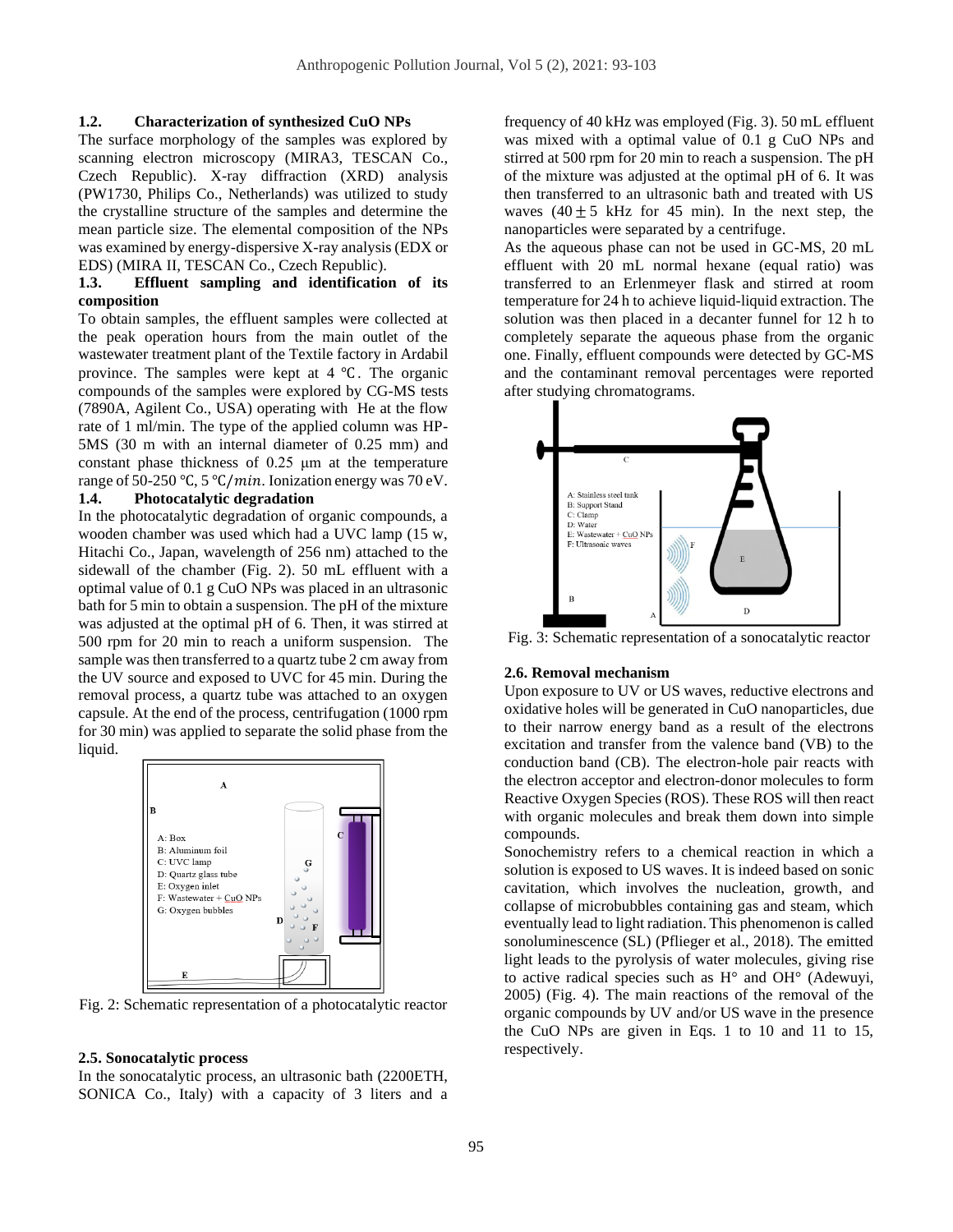

Fig. 4: Schematic overview of the mechanism of photocatalytic and sonocatalytic degradation

| $hv(UV$ or $US)$                                                                                      |                |
|-------------------------------------------------------------------------------------------------------|----------------|
| CuO NPs $\longrightarrow^{\bullet} e^- + h^+$                                                         | (1)            |
| $H_2O + h^+ \rightarrow OH^{\circ} + H^+$                                                             |                |
| $0_2 + e^- \rightarrow 0_2$ <sup>o</sup>                                                              | $\binom{2}{3}$ |
| $0^{\circ-}_{2} + H^{+} \leftrightarrow HO^{\circ}$                                                   |                |
| $H_2O \leftrightarrow H^+ + OH^-$                                                                     | $\binom{4}{5}$ |
| $OH^- + h^+ \rightarrow OH^{\circ}$                                                                   | (6)            |
| $HO_2^{\circ} + O_2^{\circ -} \rightarrow HO_2^- + O_2$                                               | $\binom{7}{8}$ |
| $HO_2^- + H^+ \rightarrow H_2O_2$                                                                     |                |
| $H_2O_2 + e^- \rightarrow OH^{\circ} + OH^-$                                                          | (9)            |
| $H_2O_2 + O_2^{\circ -} \rightarrow OH^{\circ} + OH^- + O_2$                                          |                |
| $+$ 0n $+$ 0 <sub>2</sub> (10)<br>Organic Compound + (0 <sup>°</sup> - or 0 <sup>H</sup> <sup>°</sup> |                |

| $H_2O \stackrel{(1)}{\rightarrow} H^{\circ} + OH^{\circ}$ | (11)             |
|-----------------------------------------------------------|------------------|
| $2OH^{\circ} \rightarrow H_2O_2$                          | (12)             |
| $H^{\circ} + O_2 \rightarrow HO_2^{\circ}$                | $\binom{13}{14}$ |

$$
2HO_2^\circ \rightarrow H_2O_2 + 1/2O_2
$$

Organic Compound + (O $_{2}^{\circ-}$ or  $\grave{\theta H}^{\circ}$ or HO $_{2}^{\circ}$ )  $\rightarrow$  degradation product  $\rightarrow$  CO $_{2}$  + H $_{2}$ O width and position of the main peak in the XRD pattern as width and position of the main peak in the XRD pattern as

# **2. Results and discussions**

#### **2.1. Properties of CuO NPs**

Figure 5 shows the XRD pattern of CuO NPs which is in line with the standard JCPDS card no. of 89-5899. The peaks observed at the positions of 32.67°, 35.57°, 38.76°, 49.04°, 53.75°, 58.27°, 61.73°, 66.34°, 68.11°, 72.52°, and 75.37° correspond to the crystallographic planes of CuO. The intensity and narrow width of the peaks indicate the crystalline nature of the NPs (Khalili et al., 2020; Rajaei et al., 2013). Based on the Debay-Scherer formula (Eq. 16), the mean size of the crystallites was calculated from the

84 nm.

 $D = K\lambda/\beta cos\theta$ (16)

In this formula, *D* is the average crystallite size, *K* shows the crystal shape factor and is approximately  $0.9$ .  $\lambda$  denotes the wavelength of the X-ray source  $(1.54 \text{ Å})$ ;  $\beta$  is the peak width at half maximum height (FWHM) and  $\theta$  is the diffraction angle (Rajaei et al., 2020; Safarkar et al., 2020).



Fig. 5: XRD pattern of the synthesized CuO nanoparticles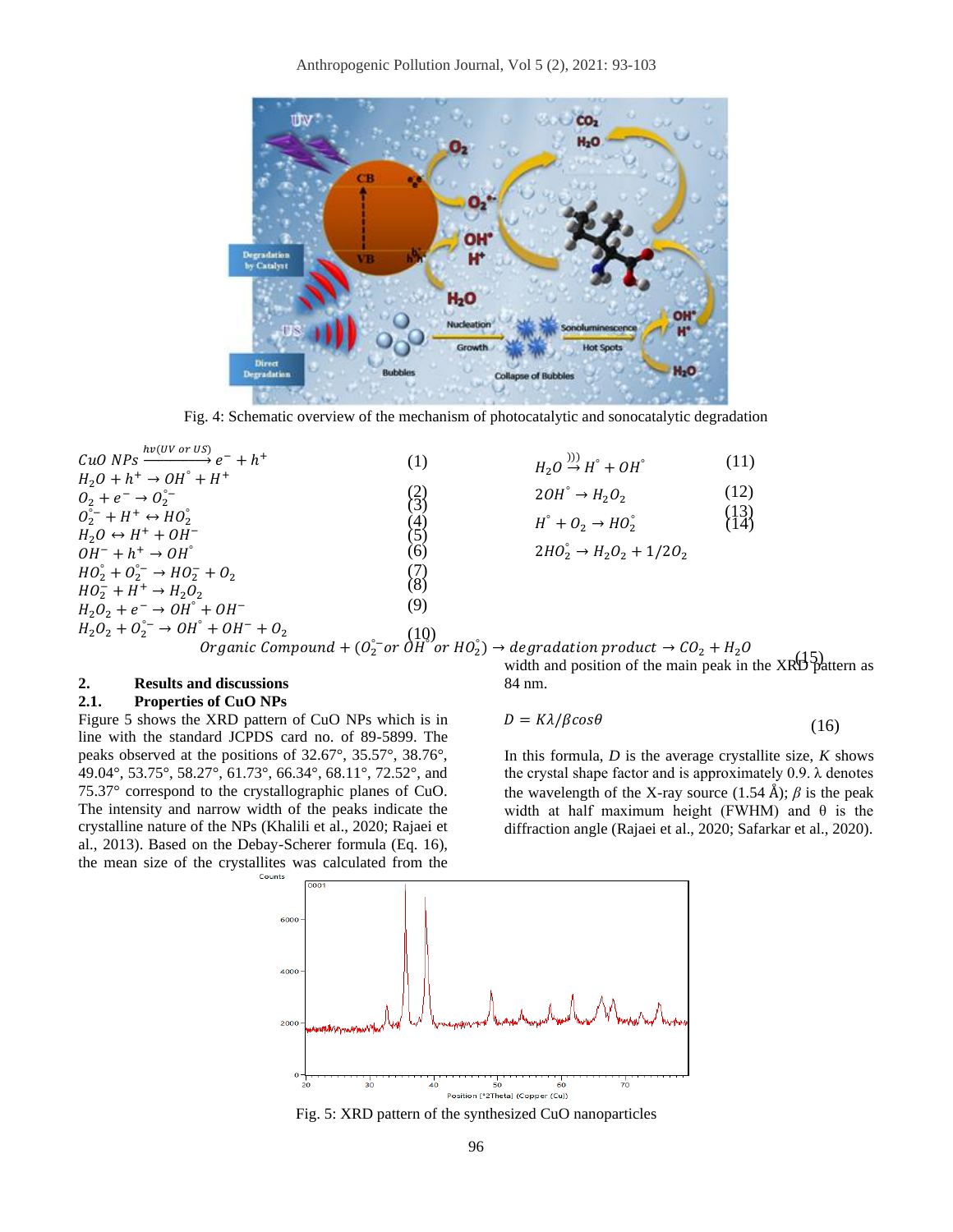Examination of the morphology of CuO nanoparticles by scanning electron microscopy revealed that the nanoparticles have a spherical structure (Manasa et al., 2021) (Fig. 6). Moreover, the average particle size was about 33 nm.

EDX spectroscopy was utilized to explore the purity of nanoparticles and their elemental composition. The intensity of the peaks is evidence of the formation of high-

purity copper oxide nanoparticles (Fig. 7). Weak signals related to chlorine and carbon were in the spectrum are due to the use of copper chloride and biomaterials in the synthesis process (Velsankar et al., 2020). According to the results, Cu and O with the respective weight percentages of 22.62 and 77.38 and atomic percentages of 46.27 and 53.73 are the main elements constituting the sample.



Fig. 6: SEM images of CuO nanocrystals with the scales of 1 μm, 2 μm, 200 nm, and 500 nm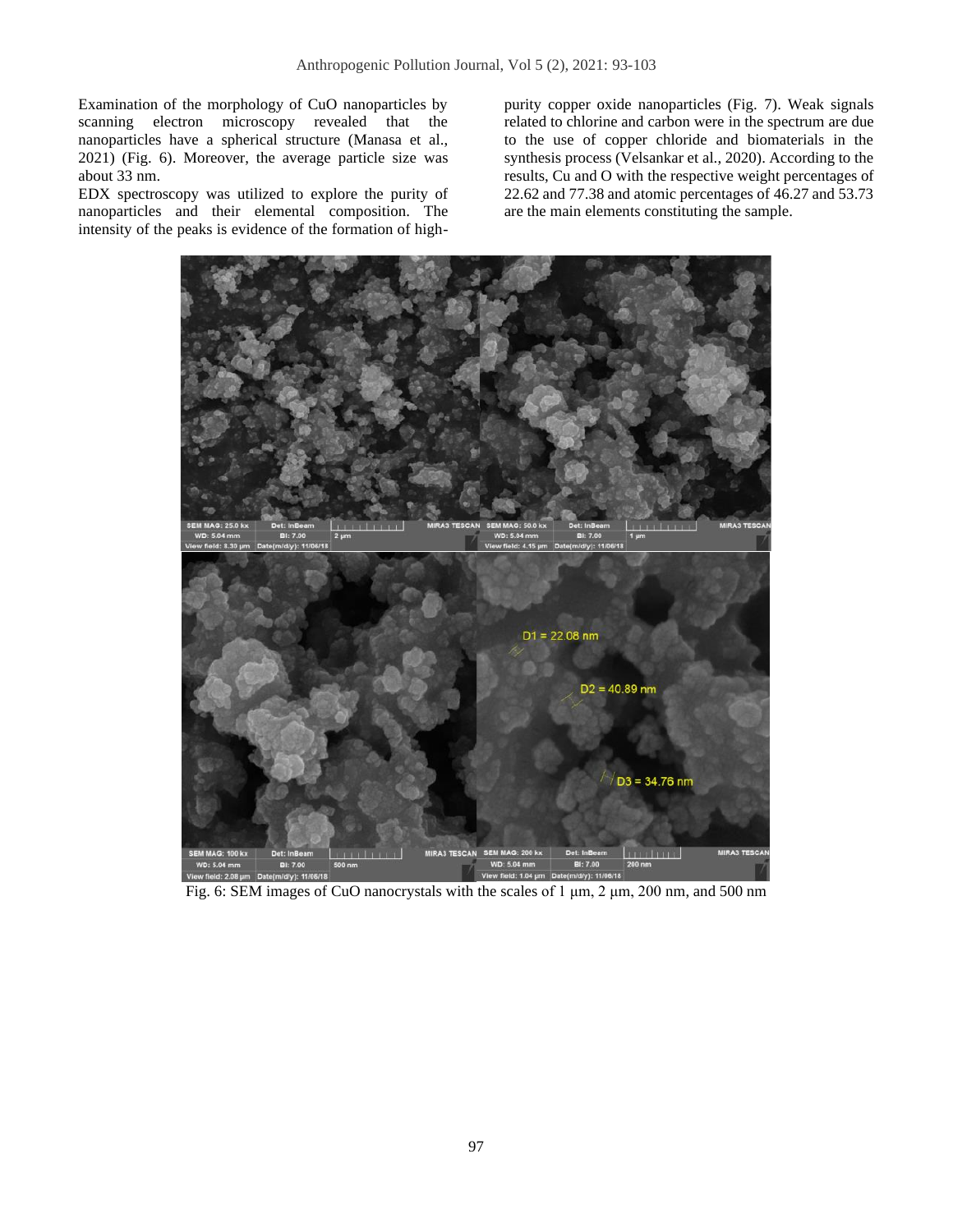

Fig. 7: Energy dispersive x-ray spectrum of CuO nanoparticles

## 2.2. **Removal of organic compounds from the textile effluent**

Organic compounds in the textile effluent sample of the treatment plant were identified by GC-MS (Table 1). The chromatogram of the effluent sample before the removal process is shown in Figure 8. The initial effluent sample contained Decane, Undecane, Dodecene, Naphthalene,

decahydro-2,3-dimethyl, 2-methylmethylenecyclohexane, decahydro-1,5-dimethyl, Tridecane, Tetradecane, and Hexadecane which constituted 73% of the sample. They form the sample and are important components of the textile effluent (Table 2). Among the dissolved organic compounds, Dodecene with a frequency of about 19% exhibited the highest concentration of organic compounds.

| Row<br>Compound |                                                              | Retention  | Frequency  |
|-----------------|--------------------------------------------------------------|------------|------------|
|                 |                                                              | time (min) | percentage |
| 1               | Benzene, ethyl-                                              | 4.663      | 0.81       |
| $\overline{c}$  | <b>XYLENE</b>                                                | 4.838      | 2.25       |
| 3               | Benzene, 1,2-dimethyl-                                       | 5.396      | 0.64       |
| $\overline{4}$  | Nonane                                                       | 5.499      | 0.66       |
| 5               | Decane                                                       | 8.253      | 5.08       |
| 6               | 4-Pentyloxy-2,3-dicyanophenyl 4-Pentylcyclohexanecarboxylate | 10.747     | 0.47       |
| 7               | Undecane                                                     | 11.227     | 9.39       |
| 8               | Pentane, 2-isocyano-2,4,4-trimethyl-                         | 11.370     | 0.84       |
| 9               | 1,2,3,5-tetramethylcyclohexane                               | 12.205     | 0.74       |
| 10              | Naphthalene, decahydro-2,6-dimethyl-                         | 13.203     | 0.56       |
| 11              | Cyclopentane, (2-methylbutyl)-                               | 13.391     | 0.59       |
| 12              | 3-Propoxyamphetamine                                         | 13.475     | 0.45       |
| 13              | trans, trans-1, 10-Dimethylspiro[4.5] decane                 | 13.598     | 0.79       |
| 14              | Naphthalene, decahydro-1,6-dimethyl-                         | 13.650     | 0.58       |
| 15              | Naphthalene, decahydro-1,6-dimethyl-                         | 13.903     | 1.30       |
| 16              | Dodecane                                                     | 14.162     | 19.49      |
| 17              | Naphthalene, decahydro-1,6-dimethyl-                         | 14.344     | 2.99       |
| 18              | Naphthalene, decahydro-2,3-dimethyl-                         | 14.518     | 3.84       |
| 19              | Naphthalene, decahydro-2,6-dimethyl-                         | 14.609     | 1.69       |
| 20              | 2-methylmethylenecyclohexane                                 | 14.927     | 5.39       |
| 21              | Naphthalene, decahydro-1,5-dimethyl-                         | 15.076     | 10.72      |
| 22              | Tridecane                                                    | 16.961     | 7.21       |
| 23              | Benzene, trimethyl(1-methylethyl)-                           | 17.447     | 0.65       |
| 24              | 4-tert-Butyl-1,2-dimethylbenzene                             | 17.700     | 0.57       |
| 25              | Tetradecane                                                  | 19.611     | 6.99       |
| 26              | Hexadecane                                                   | 24.484     | 5.38       |
| 27              | Decane, 2-methyl-                                            | 28.883     | 0.84       |

Table 1: Organic compounds identified in the textile effluent by GC-MS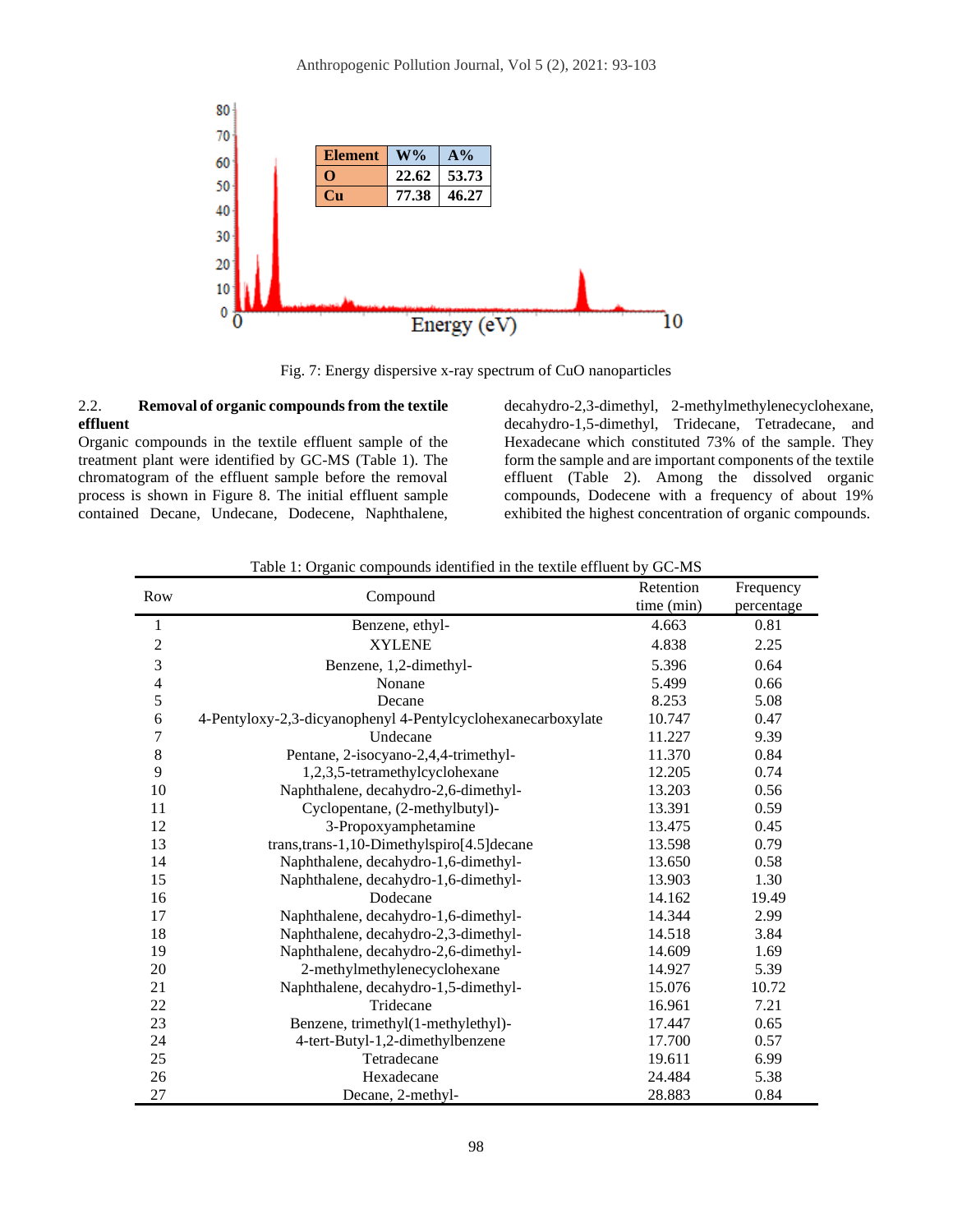

Table 2: Structural formula and frequency percentages of the main compounds identified in the effluent sample prior to the removal process

| reflioval process                    |                         |            |  |  |  |
|--------------------------------------|-------------------------|------------|--|--|--|
| Compound                             | Frequency<br>percentage | Structural |  |  |  |
| Dodecene                             | 19.49                   |            |  |  |  |
| Naphthalene, decahydro-1,5-dimethyl- | 10.72                   |            |  |  |  |
| Undecane                             | 9.39                    |            |  |  |  |
| Tridecane                            | 7.21                    |            |  |  |  |
| Tetradecane                          | 6.99                    |            |  |  |  |
| 2-methylmethylenecyclohexane         | 5.39                    |            |  |  |  |
| Hexadecane                           | 5.38                    |            |  |  |  |
| Decane                               | 5.08                    |            |  |  |  |
| Naphthalene, decahydro-2,3-dimethyl  | 3.84                    |            |  |  |  |

First, the effect of photocatalytic process on the removal of organic compounds from the effluent was investigated. The chromatogram of the effluent sample exposed to UV waves in the presence of CuO nanoparticles is shown in Figure 9. Also, the frequency percentage of the identified organic compounds and their removal efficiency are listed in Table 3. According to the results, compounds such as 2-methylmethylenecyclohexane, naphthalene, decahydro-1,5-dimethyl, hexadecane, and decahydro-2,3 dimethyl were completely (100%) eliminated. Cyclic hydrocarbons are often degraded due to high pressure and instability in the face of hydroxyl radicals. Organic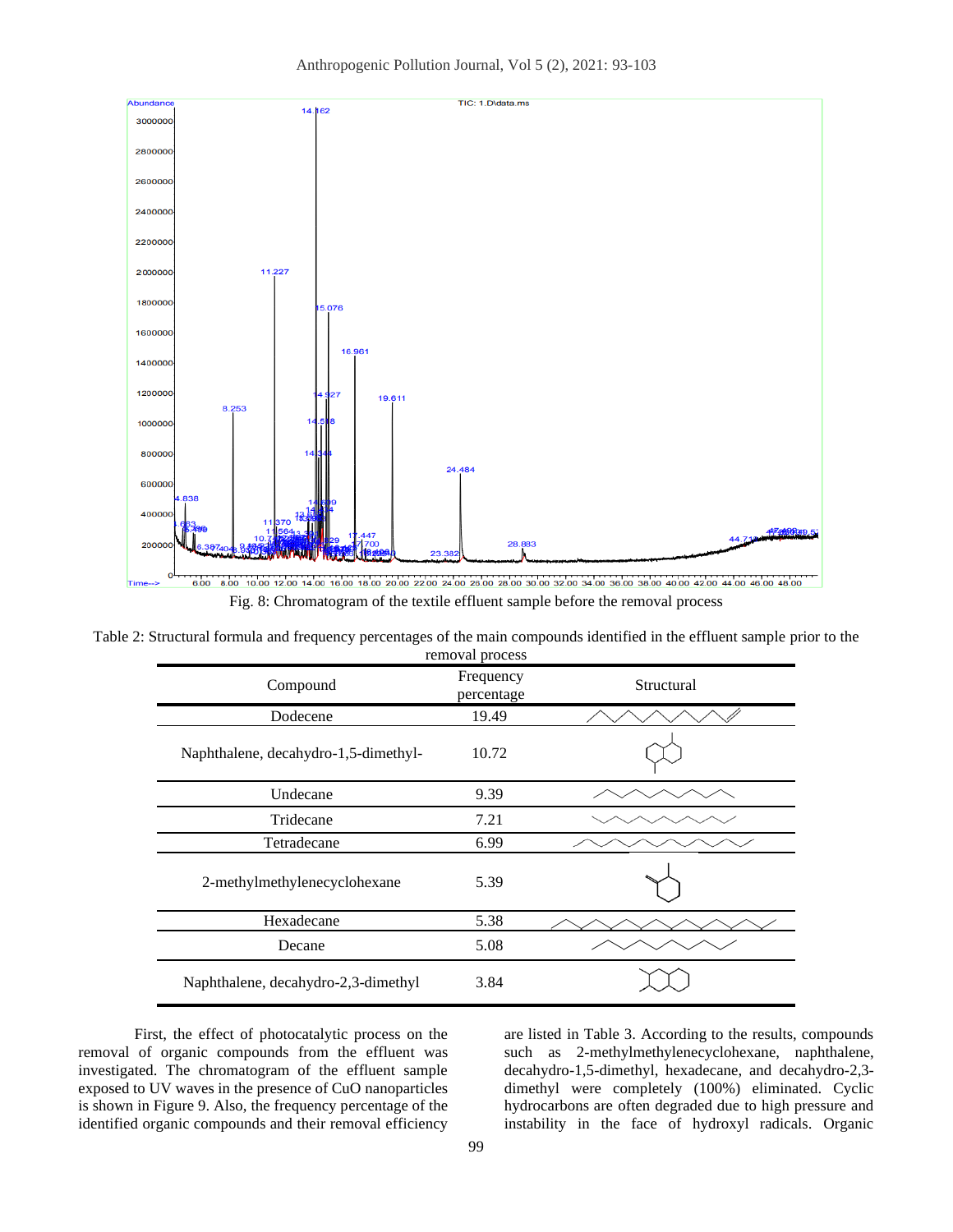compounds such as Tetradecane, Decane, Tridecane, Dodecene and Undecane were eliminated at the rate of 96.2, 94.0, 90.6, 88.3, and 87.7, respectively. In a study by Nouri Dodaran et al. in 2018, acceptable results were obtained in the removal of organic compounds from the effluent using the photocatalytic process (Nouri dodaran, 2018).



Fig. 9: Chromatogram of textile effluent sample after photocatalytic oxidation in the presence of CuO NPs and UV radiation

| Table 3: Frequency and removal percentage of organic compounds in the textile effluent under the photocatalytic process |  |  |  |  |
|-------------------------------------------------------------------------------------------------------------------------|--|--|--|--|
|                                                                                                                         |  |  |  |  |

| Compound                             | Frequency<br>percentage | Removal percentage |  |
|--------------------------------------|-------------------------|--------------------|--|
| Undecane                             | 17.8                    | 87.7               |  |
| Dodecene                             | 38.4                    | 88.3               |  |
| Tridecane                            | 12.1                    | 90.6               |  |
| Decane                               | 4.8                     | 94.0               |  |
| Tetradecane                          | 5.3                     | 96.2               |  |
| Naphthalene, decahydro-2,3-dimethyl  |                         | 100                |  |
| Hexadecane                           |                         | 100                |  |
| 2-methylmethylenecyclohexane         |                         | 100                |  |
| Naphthalene, decahydro-1,5-dimethyl- |                         | 100                |  |

According to the results of GC-MS and chromatogram of the textile effluent sample treated with US waves and CuO NPs (Fig. 10), the organic compounds in the effluent and their relative abundance are shown in Table 4. The results indicated that none of the target chemical compounds were fully eliminated. The highest removal efficiency was related to naphthalene, decahydro-2,3 dimethyl (approximately 84%) while the lowest removal

rate was related to dodecene (52%). Figure 11 is reported for better comparison of the efficiency of photocatalytic and sonocatalytic processes in the removal of organic compounds from the textile effluent. According to the results, the UV waves in the presence of CuO nanoparticles were more efficient in the removal of different types of effluent organic compounds compared to the sonocatalytic process (CuO NPs/US).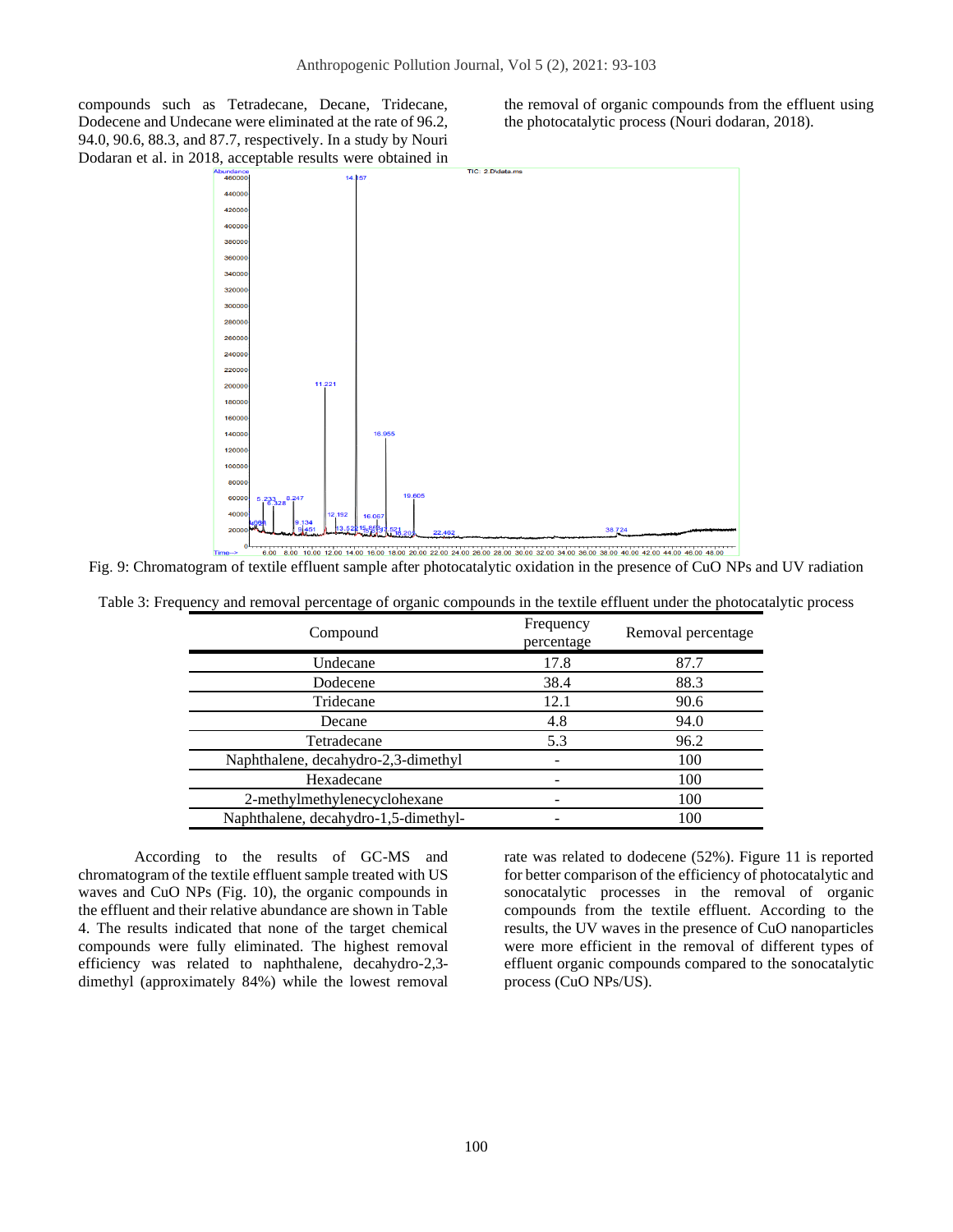Anthropogenic Pollution Journal, Vol 5 (2), 2021: 93-103



Table 4: Frequency and removal percentage of organic compounds in the textile effluent by the sonocatalytic process

| Compound                             | Frequency<br>percentage | Removal percentage |
|--------------------------------------|-------------------------|--------------------|
| Dodecene                             | 25.1                    | 52                 |
| Tridecane                            | 8.8                     | 61.3               |
| Decane                               | 10.1                    | 63.6               |
| Hexadecane                           | 3.8                     | 68                 |
| Undecane                             | 7.4                     | 70.9               |
| Tetradecane                          | 4.1                     | 71.3               |
| Naphthalene, decahydro-1,5-dimethyl- | 4.5                     | 79.2               |
| 2-methylmethylenecyclohexane         | 2.6                     | 81.6               |
| Naphthalene, decahydro-2,3-dimethyl  | 2.3                     | 83.5               |
|                                      |                         |                    |



Fig. 11: Comparison of the efficiency of photocatalytic and sonocatalytic processes in the removal of organic compounds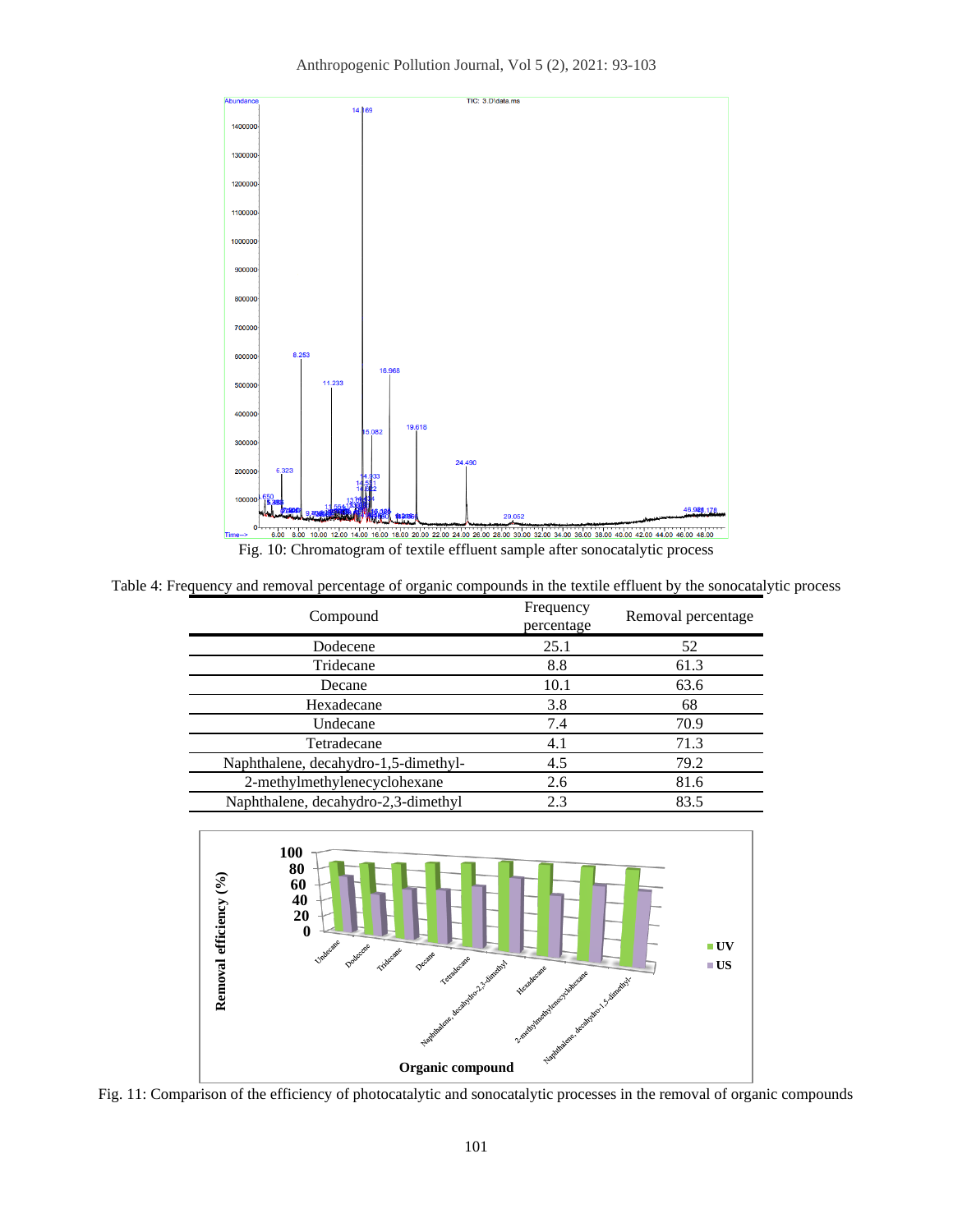#### **3. Conclusion**

In this study, copper oxide nanoparticles were first synthesized using *Peganum harmala* seed extract and then confirmed by XRD, EDX and SEM analyses. In the second stage, the efficiency of photocatalytic and sonocatalytic processes in the removal of organic compounds from the textile effluent of the treatment plant of Sabalan Textile Factory (Ardabil province) was tested. The results showed that the particles synthesized by green method are at the nanoscale with the mean size of 84 nm. The morphology of CuO nanoparticles was found spherical. Photocatalytic oxidation performance at an optimal contact time of 45 min and CuO NP dose of 0.1 g was 100% for the removal of 2 methylmethylenecyclohexane, naphthalene, and decahydro-2,3-dimethyl; while the highest organic compound removal efficiency in the sonocatalytic process under similar condition was 83.5%. According to the results, the photocatalytic process outperformed the sonocatalytic oxidation in the removal of all organic compounds as it exhibited higher degradation efficiency.

## **Conflict of interest**

The authors declare that they have no conflict of interest.

#### **References**

- Adewuyi, YG, (2005) Sonochemistry in environmental remediation. 2. Heterogeneous sonophotocatalytic oxidation processes for the treatment of pollutants in water. *Environmental science & technology*. 39(22): 8557-8570.
- Ahmed, ESA, El-Sayed, BA, Mohamed, WA, Fahmy, A, Helal, A, (2021) Recycling of supported nanocomposites for hazardous industrial wastewater treatment via Solar photocatalytic process. *Egyptian Journal of Petroleum.* 30(2): 29-35.
- Akerdi, AG, Bahrami, SH, (2019) Application of heterogeneous nano-semiconductors for photocatalytic advanced oxidation of organic compounds: a review. *Journal of Environmental Chemical Engineering*. 7(5): 103283.
- Al-Zahrani, FA, El-Shishtawy, RM, Ahmed, NS, Awwad, NS, Hamdy, MS, Asiri, AM, (2020) Photocatalytic decolourization of a new water-insoluble organic dye based on phenothiazine by ZnO and TiO2 nanoparticles. *Arabian Journal of Chemistry.* 13(2): 3633-3638.
- Arjaghi SK, Alasl MK, Sajjadi N, Fataei E and Rajaei GE, (2021) Green Synthesis of Iron Oxide Nanoparticles by RS Lichen Extract and its Application in Removing Heavy Metals of Lead and Cadmium. *Biological trace element research.* 199: 763-768.
- Asgari G, Seidmohammadi A, Bagheri M, Chavoshi S, (2017[\) Evaluating the Efficiency of Dye Removal from](http://sjh.umsha.ac.ir/article-1-1503-en.pdf)  [Textile Industry Wastewater Using the Titanium](http://sjh.umsha.ac.ir/article-1-1503-en.pdf)  [Dioxide Photocatalytic Process under UV-LED Light](http://sjh.umsha.ac.ir/article-1-1503-en.pdf)  [Irradiation: A Case Study, Hamadan Nakh Rang](http://sjh.umsha.ac.ir/article-1-1503-en.pdf)

[Factory.](http://sjh.umsha.ac.ir/article-1-1503-en.pdf) *Scientific Journal of Hamadan University of Medical Sciences*. 24(2): 143-151.

- Daneshvar, H, Dorraji, MS, Amani-Ghadim, AR, Rasoulifard, MH, (2019) Enhanced sonocatalytic performance of ZnTi nano-layered double hydroxide by substitution of Cu (II) cations. *Ultrasonics sonochemistry*. 58: 104632.
- Ebrahimzadeh Rajaei G, Aghaie H, Zare K and Aghaie M, (2012) Adsorption of Ni (II) and Cd (II) ions from aqueous solutions by modified surface of Typha latifolia L. root, as an economical adsorbent. *Journal of Physical & Theoretical Chemistry.* 9: 137-147.
- El Hakim, S, Chave, T, Nikitenko, SI, (2021) Sonocatalytic degradation of EDTA in the presence of Ti and Ti@ TiO<sup>2</sup> nanoparticles. *Ultrasonics Sonochemistry*. 70: 105336.
- Fatimah, I, Nurillahi, R, Sahroni, I, Fadillah, G, Nugroho, BH, Kamari, A, Muraza, O, (2020) Sonocatalytic degradation of rhodamine B using tin oxide/montmorillonite. *Journal of Water Process Engineering*. 37: 101418.
- Hasanpour, M, Hatami, M, (2020) Photocatalytic performance of aerogels for organic dyes removal from wastewaters: Review study. *Journal of Molecular Liquids*. 309: 113094.
- Jamdagni, P, Khatri, P, Rana, JS, (2018) Green synthesis of zinc oxide nanoparticles using flower extract of Nyctanthes arbor-tristis and their antifungal activity. *Journal of King Saud University-Science*. 30(2): 168-175.
- Khalili Arjaghi S, Ebrahimzadeh Rajaei G, Sajjadi N, Kashefi Alasl M and Fataei E, (2020) Removal of Mercury and Arsenic Metal Pollutants from Water Using Iron Oxide Nanoparticles Synthesized from Lichen Sinensis Ramalina Extract. *Journal of Health*. 11: 397-408.
- Lam, SM, Sin, JC, Zeng, H, Lin, H, Li, H, Chai, YY, Choong, MK, Mohamed, AR, (2021) Green synthesis of Fe-ZnO nanoparticles with improved sunlight photocatalytic performance for polyethylene film deterioration and bacterial inactivation. *Materials Science in Semiconductor Processing*. 123: 105574.
- Luque, PA, Nava, O, Soto-Robles, CA, Chinchillas-Chinchillas, MJ, Garrafa-Galvez, HE, Baez-Lopez, YA, Valdez-Núñez, KP, Vilchis-Nestor, AR, Castro-Beltrán, A, (2020) Improved photocatalytic efficiency of SnO<sup>2</sup> nanoparticles through green synthesis. *Optik*. 206: 164299.
- Manasa, DJ, Chandrashekar, KR, Kumar, DM, Niranjana, M, Navada, KM, (2021) Mussaenda frondosa mediated facile green synthesis of Copper oxide nanoparticles-Characterization, Photocatalytic and their biological investigations. *Arabian Journal of Chemistry*. 14(6): 103184.
- Nouri Dodaran, P, Fataei, E, Khanizadeh, B, (2019) Study on photocatalytic and sonocatalytic activity of Bi2O3 synthesized by Sol-gel method in removing organic